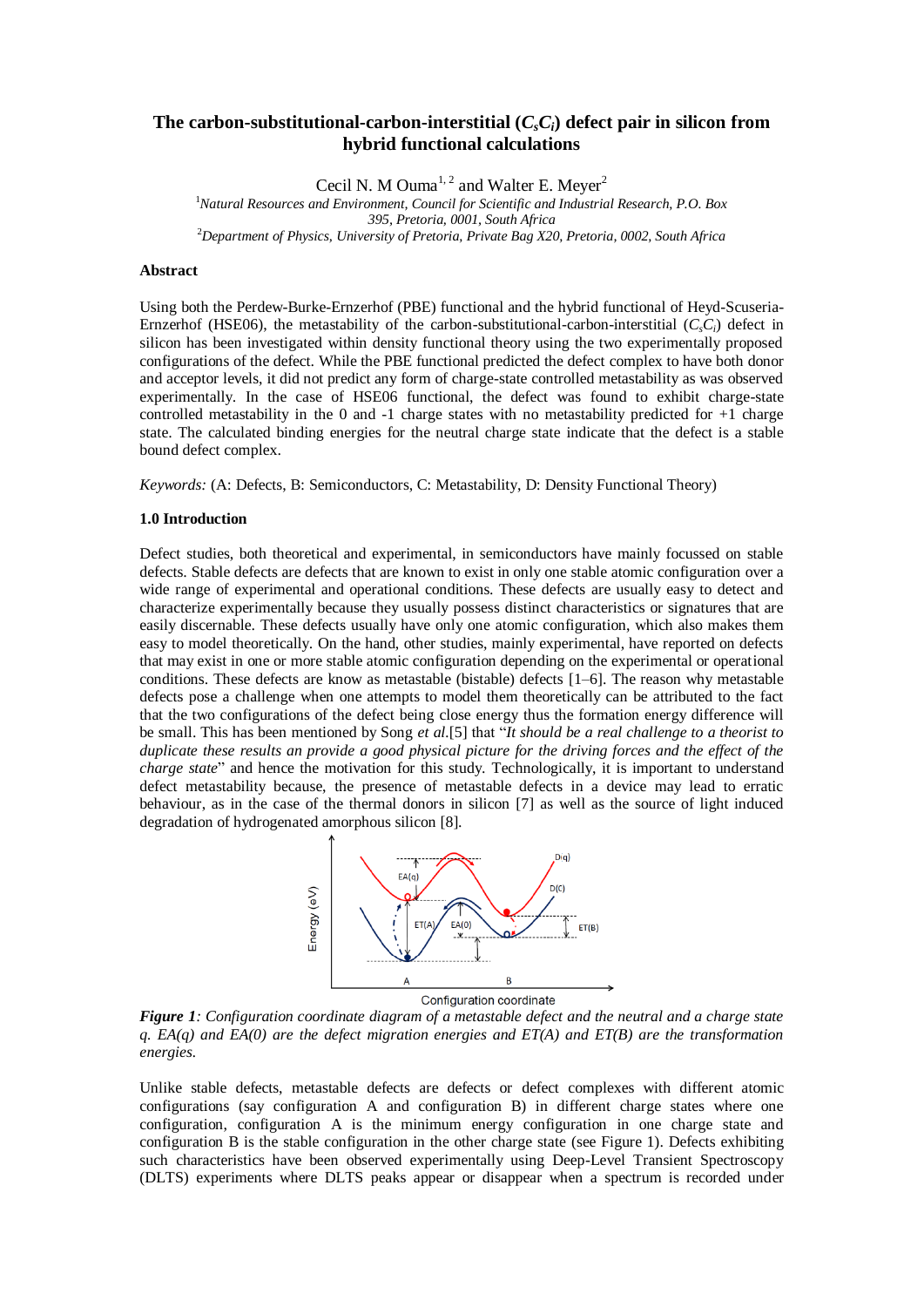reverse or forward bias conditions after annealing[1–6]. Notable examples of experimentally observed metastable defects include; the substitutional boron vacancy complex in silicon (B*s*V) whose metastability had been associated to different DLTS peaks by different experiments[1,9], the interstitial-iron-substitutional-aluminium (Fe<sub>i</sub>Al<sub>s</sub>) pair in silicon[6], the substitutional europium vacancy complex in GaN  $(E_{U_{GB}}V_N)[10]$  and the carbon-substitutional-carbon-interstitial  $(C_sC_i)$  defect in silicon $[3–5]$ . The carbon-substitutional-carbon-interstitial  $(C_sC_i)$  defect in silicon has similar metastable characteristics as the Fe<sub>i</sub>Al<sub>s</sub> pair in *p*-type silicon.[6] In the case of the Fe<sub>i</sub>Al<sub>s</sub> pair, it has been experimentally suggested that, its metastability results from the change in Coulomb interaction between the deep donors, in this case the iron (Fe) interstitial, and a negatively charged substitutional acceptor (in this case the substitutional aluminium (Al)). It is this Coulomb interaction that causes a change in the relative stability of the interstitial Fe in the nearest and next-nearest neighbour position w.r.t the substitutional acceptor.<sup>[6]</sup>



*Figure 2: Figure showing the two configurations of the C<sub><i>s*</sub> $C_i$  *defect in silicon. a) is Configuration A and b) is Configuration B.*

In the case of the *CsC<sup>i</sup>* defect in silicon, Song *et al.*[3–5] proposed the defect complex to exist in two stable (minimum energy) configurations namely: Configuration A, where the defect is formed by one substitutional carbon atom sitting next to a carbon "interstitialcy" in which a carbon-silicon "molecule" shares a lattice site (See Fig 1) and Configuration B, where the defect is formed by two substitutional carbon atoms with one silicon atom squeezed in between them and is slightly displaced from the bond centre along the <111> direction [3–5] (See Fig. 2). In their study, Configuration A was found to be stable in the singly charge states (+1 and –1) and Configuration B was stable in the neutral charge state. Each of these configurations was then observed to change/transform to the other configuration by a simple bond-switching transformation. According to [5], the metastability of this defects was found to results from a molecular bond switching between two configuration that are very close in energy.

In this study the exchange-correlation (XC) within the density functional theory (DFT) formalism has been approximated using both the generalized gradient approximation (GGA) as well as HSE06[11,12] hybrid functional to investigate the experimentally observed metastability of *CsC<sup>i</sup>* defect in silicon. The calculated formation energies at various charged states as well as the thermodynamic charge transition levels have been used to draw conclusions as to whether this defect is metastable or not. In addition we propose a possible configuration coordinate (CC) diagram and compare it to the experimentally observed CC diagram[5], Standard DFT using GGA or local density approximation (LDA) is known to severely underestimate the band gap of semiconductors however hybrid functionals have been shown to remedy the band gap under estimation issue[13]. The success of hybrid functionals in predicting the defect properties has been underscored in several studies including[14–19] however, hybrid functionals are also known to fail in describing defect properties in some cases[20–22] hence the reason for using both GGA and HSE06. We compare how the two XC functionals predict the metastability of the defect complex in relation to the experimental observations. As earlier mentioned, even though metastable defects have attracted the attention of experiments, theoretical investigations have mainly focussed on stable defects and defect complexes. Very few theoretical studies have attempted to investigate defect metastability[23,24].

#### **2.0 Computational details**

All DFT calculations were done based on the generalized Kohn-Sham approach[25] and the projectoraugmented wave (PAW) method[26,27] as implemented in the Vienna *Ab initio* Simulation Package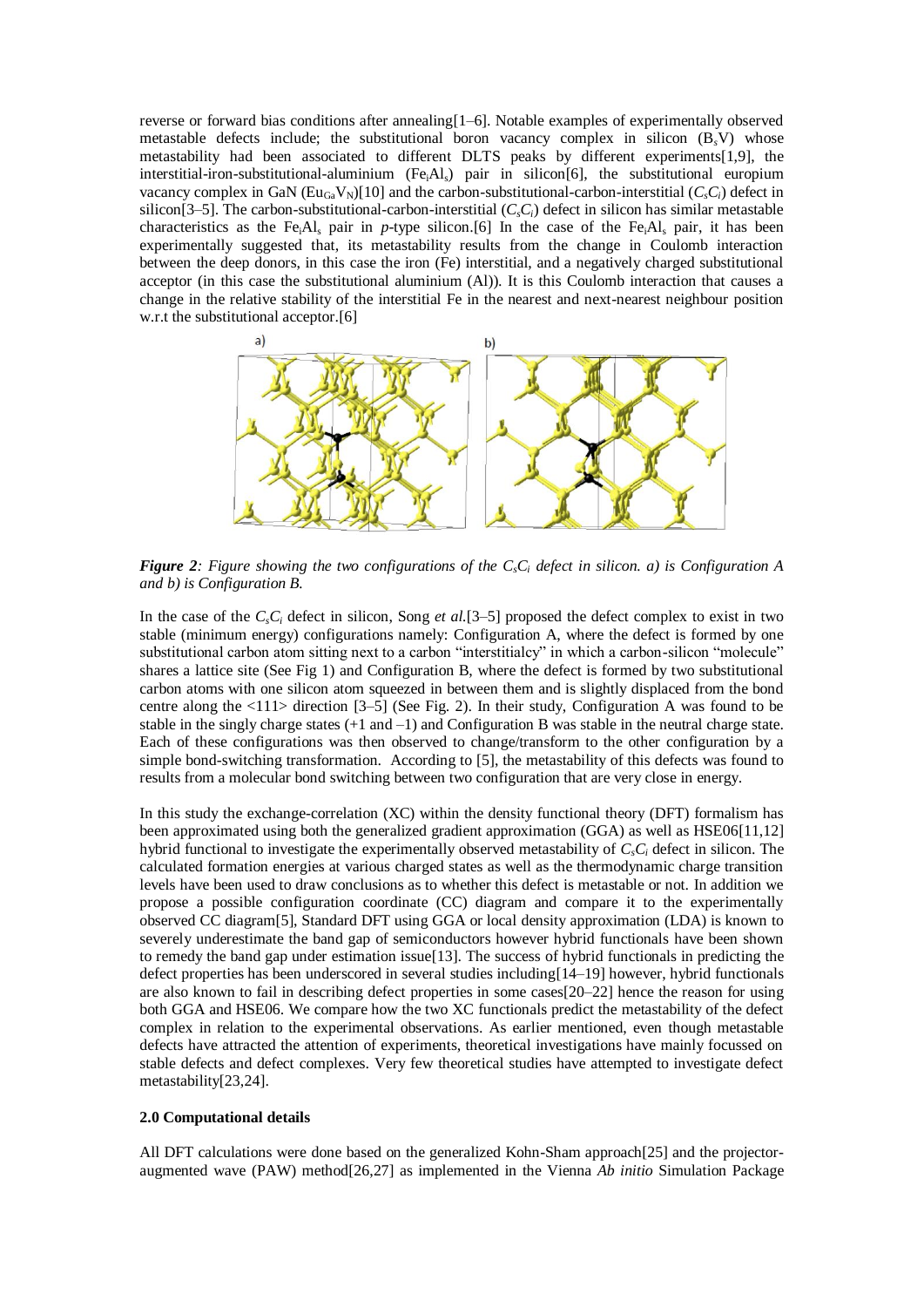(VASP) code.[28] We have used the Heyd-Scuseria-Ernzerhof (HSE06)[12,29] hybrid functional with Perdew-Burke-Ernzerhof (PBE)[30] generalized gradient approximation (GGA) pseudopotentials. The optimised unit cell of silicon was obtained using a kinetic energy cut-off of 500 eV, the Brillouin zone was sampled with a 8×8×8 Monkhorst-Pack[31] grid of *k*-points from which the band gap of silicon was found to be 0.65 eV using PBE and 1.13 eV using HSE06, The HSE06 result is in agreement with both previous *ab initio* studies [32,13] as well as experiment [33]. For defect calculations, we have used 64 atom Si supercells with a kinetic energy cut-off of 500 eV, the Brillouin zone was sampled with a 2×2×2 Monkhorst-Pack[31] grid of *k*-points. Similar supercell sizes have been used to investigate defects complexes in Ge[21,22] and Si[34,35]. The defects were allowed to relax to an accuracy of 10<sup>-6</sup> eV and the finite supercell correction was done according to the scheme of Freysoldt *et al*.[36,37]. The defect formation energies were calculated according to the Zhang and Northup formalism.[38] Within this formalism, the formation energy of the defect in this case, the C*s*C<sup>i</sup> at charge state *q* is given by,

$$
E_{C_sC_i}^q = E_{\text{tot}}(C_sC_i^q) - E_{\text{tot}}(Si) + \mu_{Si} - 2\mu_C + q(E_F - E_V) + E_{\text{Corr}}^{\text{FNV}} \tag{1.0}
$$

where,  $E_{\text{tot}}(C_s C_i^q)$  is the total energy of the C<sub>s</sub>C<sub>i</sub> defect supercell at charge state *q*,  $E_{\text{tot}}(Si)$  is the total energy of the pristine Si supercell,  $\mu_{Si}$  and  $\mu_{C}$  are the chemical potentials for Si and C respectively,  $E_{\rm F}$  is the Fermi level, referenced to the valence-band maximum (VBM)  $E_{\rm V}$  and  $E_{\rm Corr}^{\rm FNV}$ is the Freysoldt, Neugebauer, and Van de Walle (FNV) correction term that accounts both for the potential alignment between the charged defect and bulk a point far from the defect and charge corrections in a supercell of finite size[36,37,39]. The FNV scheme explicitly uses the electrostatic potential obtained from DFT calculations to obtain an electrostatics model. This correction is given by

$$
E_{\text{Corr}}^{\text{FNV}} = E_{\text{iso}} - E_{\text{per}} - q\Delta V_{q/b}
$$

where,  $E_{\text{iso}}$  is the self-energy of the isolated charge distribution,  $E_{\text{per}}$  the electrostatic energy of the system subject to periodic boundary conditions and  $q\Delta V_{q/b}$  is the potential alignment term. This scheme has been shown to be more suited for charged defects within a dielectric medium and the formation energies obtained within scheme have be found to be independent of the adopted charge model for a localized defect charge within a supercell[39].

### **3.0 Results and discussions**

The binding energy of a defect pair (complex) is the energy needed to dissociate the defect pair into its constituent defects. The binding energy of this defect complex was obtained using relation  $E_{\text{binding}} = E_{\text{C}_s} + E_{\text{C}_i} - E_{\text{C}_s\text{C}_i}$  where  $E_{\text{C}_s}$ ,  $E_{\text{C}_i}$  and  $E_{\text{C}_s\text{C}_i}$  are the formation energies of interstitial carbon  $(C_i)$ , substitutional carbon  $(C_s)$  and the  $C_sC_i$  defect complex, respectively. All the computed binding energies using both PBE and HSE06 were greater than 0 eV but less than 0.1 eV. Small but positive binding energies imply that the defect complex exists as a stable bound complex that does not dissociate into its constituent point defects.

From the calculated formation energies (See Table 1), PBE functional predicted the minimum energy configuration to be Configuration B in all charge states. HSE06 on the other hand predicted Configuration A as the minimum energy configuration in the -1 charge state while configuration B was the minimum energy configuration in the neutral and +1 charge states. This can also be seen in Fig 2. Since the defect has different minimum energy configurations in different charge states, the defect complex is said to exhibit charge-state controlled metastability in the -1 and neutral (0) charge states. This predicted charge-state controlled metastability is partly consistent with experimental observations where metastability was observed in -1 and 0 charge states[3-5]. No charge-state controlled metastability was predicted for the 0 and  $+1$  charge state even though experimentally the defect exhibited metastability for these charge states too [3–5].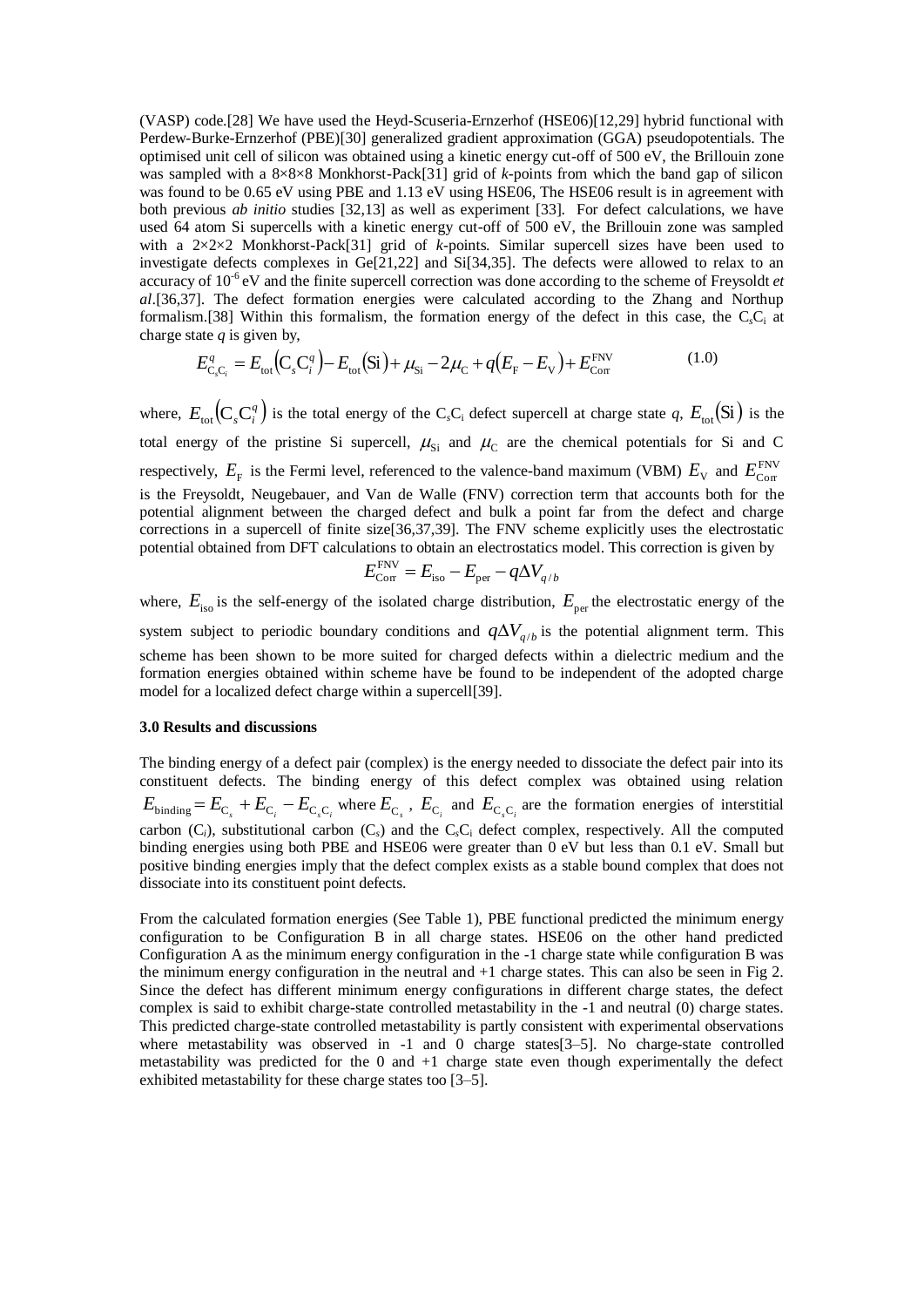| <b>Functional</b> | Configuration | charge state |      |              | thermodynamic<br>transitions |       |
|-------------------|---------------|--------------|------|--------------|------------------------------|-------|
|                   |               | $-1$         | 0    | $\mathbf{1}$ | $(-1/0)$                     | (0/1) |
| <b>PBE</b>        | A             | 4.64         | 4.22 | 4.18         | 0.42                         |       |
|                   | B             | 4.59         | 4.18 | 4.12         | 0.43                         | 0.06  |
|                   | dE            | 0.05         | 0.04 | 0.06         |                              |       |
|                   |               |              |      |              |                              |       |
| HSE06             | A             | 5.54         | 4.76 | 4.95         | 0.79                         |       |
|                   | B             | 5.58         | 4.72 | 4.79         | 0.86                         |       |
|                   | dE            | 0.04         | 0.04 | 0.16         |                              |       |

*Table 1: Calculated defect formation energies of configurations A and B of the CsC<sup>i</sup> defect in silicon and the difference in formation energies dE at different charge states and thermodynamic transition levels w.r.t VBM. All energies reported in the table are in eV.*

On plotting the formation energy of the two configurations at different values of the Fermi level in different charge states (see Figure 3), PBE predicted donor and acceptor levels at  $E_v+0.06$  eV and  $E_c$ -0.22 eV for configuration A and only an acceptor level at  $E_c$ -0.23 eV for configuration B. HSE06 on the other hand, predicted the defect to have only the -1/0 thermodynamic transitions for both configuration A and B at  $E_c$ -0.27 eV for configuration A and  $E_c$ -0.35 eV for configuration B. This prediction is partly consistent with experimental results however, as earlier mentioned, experimentally this defect complex was observed to have the 0/+ transition levels too[3–5]. As seen in Fig. 2, In the case of HSE06, when  $E_{Fermi}$  is close to  $E_v$ , where  $E_v$  is the valence band maximum, configuration B is the minimum energy configuration, this is consistent with experimental observations of [5]. The defect then remains in this configuration up to a Fermi level of 0.9 eV above  $E_v$  where the minimum energy configuration switches to configuration A as  $E_{Fermi}$  approaches the conduction band minimum  $E_c$ . This is also consistent with experimental observations[5]. This shows that it is possible to switch the minimum energy configuration from A to B and vice versa by changing the charge state accordingly and this can be done experimentally by applying a suitable bias either forward or reverse to the sample or theoretically by shifting the Fermi level position either towards  $E_v$  or  $E_c$ .

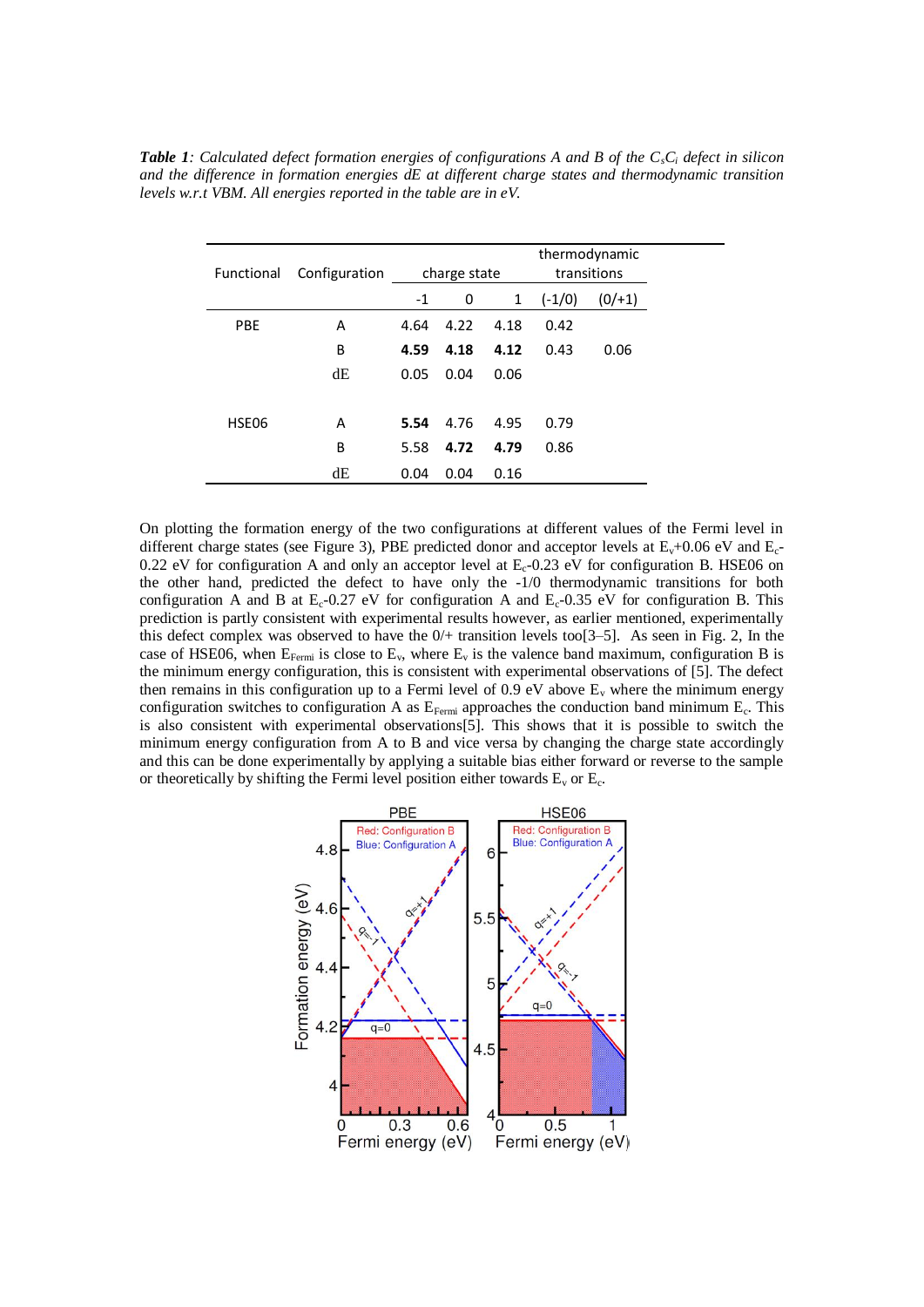### *Figure 3: PBE and HSE06 calculated formation energies for configurations A and B at various charge states as function of the Fermi level. Solid lines indicate the stable charge state and the shaded regions indicate the regions where each configuration is the minim energy configuration.*

In order for two defects in the same charge state to have similar occupations, their formation energy difference ought to be at least approximately *kT* at room temperature however, if the formation energy difference between the two configurations is approximately 3*kT* (approximately 0.1 eV at room temperature) or greater, then the occupation ratio of the two configurations will be 1:10 assuming that there is no degeneracy. This results in one configuration being dominant over the other. From the calculated formation energies, the formation energy difference in the -1 and 0 charge states, in the case of HSE06, was 0.04 eV which is less than *kT* at room temperature making it possible to observe peaks associated with both configurations A and B from DLTS measurements since the two defects will have similar occupations. This is also consistent with experimental observations[3–5]. The same can be said for the case of PBE since the formation energy difference is also less than *k*T and room temperature, however as seen in Figure 3, PBE predicts the configuration B as the minimum energy configuration in all the charge states. PBE only predicted the minimum energy configuration for neutral charge state correctly.

From the HSE06 results we the proposed a possible CC diagram and compared to the experiment of [5]. As can be seen in Figure 4, HSE06 gave a consistent description with the experimental observation. The differences in energies can be attributed to DFT being a 0K calculation.



Configuration coordinate

*Figure 4: Experimental (top panel) and computed (bottom panel) configuration coordinate diagram the acceptor state of the CsCi defect in silicon. Experimental results have been derived from*[5]

#### **Conclusion**

Using PBE and the HSE06 hybrid functional within the DFT formalism, we have investigated the charge-state controlled metastability of the *CsC*<sup>i</sup> defect in silicon using experimentally proposed configurations of the defect. We report evidence of charge-sate controlled metastability of the defect in the  $-1$  and 0 charge states with no metastability observed in the  $+1$  charge state for the case of HSE06 and no metastability for the case of PBE. Although the predicted metastability is consistent with experimental observations, experimentally this defect is metastable in +1 charge state too.

#### **Acknowledgements**

This work is based on the research supported in part by the National Research Foundation of South Africa. The Grant holder acknowledges that opinions, findings and conclusions or recommendations expressed in any publication generated by the NRF supported research are that of the author(s), and that the NRF accepts no liability whatsoever in this regard.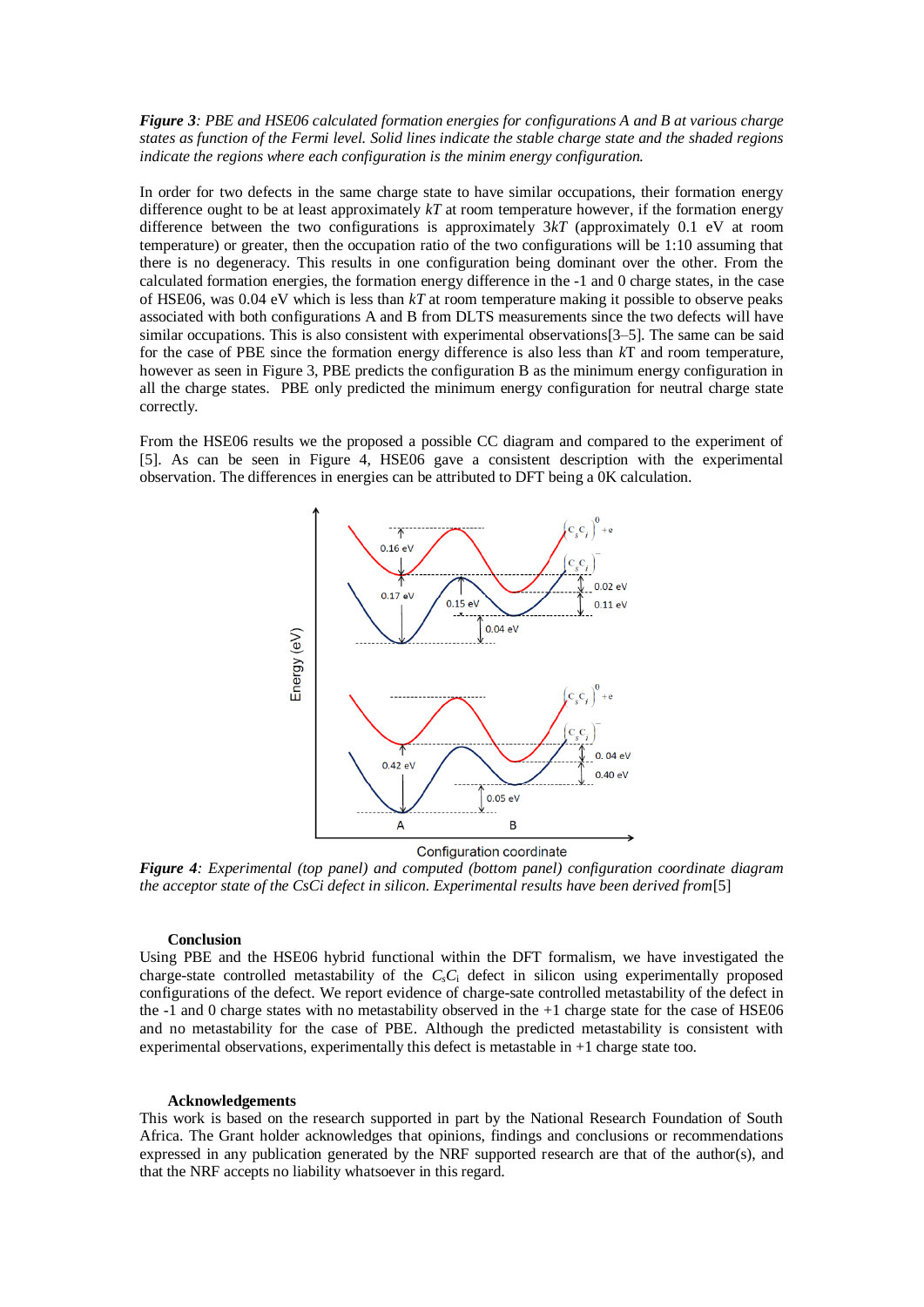#### **References**

- [1] N.R. Zangenberg, A. Nylandsted Larsen, On-line DLTS investigations of vacancy related defects in low-temperature electron irradiated, boron-doped Si, Appl. Phys. A. 80 (2005) 1081– 1086. doi:10.1007/s00339-003-2358-3.
- [2] C.A. Londos, Investigation of a New Metastable Defect in Boron-Doped Cz-Si, Phys. Status Solidi. 133 (1992) 429.
- [3] L.W. Song, B.W. Benson, G.D. Watkins, Identification of a bistable defect in silicon: The carbon interstitial-carbon substitutional pair, Appl. Phys. Lett. 51 (1987) 1155. doi:10.1063/1.98717.
- [4] L. Song, X. Zhan, B. Benson, G. Watkins, Bistable defect in silicon: The interstitial-carbon– substitutional-carbon pair, Phys. Rev. Lett. 60 (1988) 460–463. doi:10.1103/PhysRevLett.60.460.
- [5] L. Song, X. Zhan, B. Benson, G. Watkins, Bistable interstitial-carbon–substitutional-carbon pair in silicon, Phys. Rev. B. 42 (1990) 5765–5783. doi:10.1103/PhysRevB.42.5765.
- [6] A. Chantre, D. Bois, Metastable-defect behavior in silicon: Charge-state-controlled reorientation of iron-aluminum pairs, Phys. Rev. B. 31 (1985) 7979–7988. doi:10.1103/PhysRevB.31.7979.
- [7] A. Chantre, Metastable thermal donor states in silicon, Appl. Phys. Lett. 50 (1987) 1500–1502.
- [8] M. Fehr, A. Schnegg, B. Rech, O. Astakhov, F. Finger, R. Bittl, et al., Metastable Defect Formation at Microvoids Identified as a Source of Light-Induced Degradation in a-Si:H, Phys. Rev. Lett. 112 (2014) 66403. doi:10.1103/PhysRevLett.112.066403.
- [9] A. Chantre, Configurationally bistable C center in quenched Si:B possibility of a boronvacancy pair, 32 (1985).
- [10] F.D. Auret, K. Temst, W.E. Meyer, M. Diale, P.J. Janse Van Rensburg, S.F. Song, et al., Electrical Characterization of Metastable Defects Introduced in GaN by Eu-Ion Implantation, in: Mater. Sci. Forum, 2011: pp. 804–807.
- [11] J. Heyd, G.E. Scuseria, M. Ernzerhof, Hybrid functionals based on a screened Coulomb potential, J. Chem. Phys. 118 (2003) 8207. doi:10.1063/1.1564060.
- [12] J. Heyd, G.E. Scuseria, M. Ernzerhof, Erratum: "Hybrid functionals based on a screened Coulomb potential" [J. Chem. Phys. 118, 8207 (2003)], J. Chem. Phys. 124 (2006) 219906. doi:10.1063/1.2204597.
- [13] J. Heyd, J.E. Peralta, G.E. Scuseria, R.L. Martin, Energy band gaps and lattice parameters evaluated with the Heyd-Scuseria-Ernzerhof screened hybrid functional., J. Chem. Phys. 123 (2005) 174101. doi:10.1063/1.2085170.
- [14] H.-P. Komsa, P. Broqvist, A. Pasquarello, Alignment of defect levels and band edges through hybrid functionals: Effect of screening in the exchange term, Phys. Rev. B. 81 (2010) 205118. doi:10.1103/PhysRevB.81.205118.
- [15] H.-P. Komsa, A. Pasquarello, Assessing the accuracy of hybrid functionals in the determination of defect levels: Application to the As antisite in GaAs, Phys. Rev. B. 84 (2011) 075207. doi:10.1103/PhysRevB.84.075207.
- [16] A. Alkauskas, P. Broqvist, A. Pasquarello, Defect Energy Levels in Density Functional Calculations: Alignment and Band Gap Problem, (2008) 2–5.
- [17] A. Alkauskas, P. Broqvist, A. Pasquarello, Defect levels through hybrid density functionals: Insights and applications, Phys. Status Solidi. 248 (2011) 775–789. doi:10.1002/pssb.201046195.
- [18] W.D. Parker, J.W. Wilkins, R.G. Hennig, Accuracy of quantum Monte Carlo methods for point defects in solids, Phys. Status Solidi. 248 (2011) 267–274. doi:10.1002/pssb.201046149.
- [19] E. Batista, J. Heyd, R. Hennig, B. Uberuaga, R. Martin, G. Scuseria, et al., Comparison of screened hybrid density functional theory to diffusion Monte Carlo in calculations of total energies of silicon phases and defects, Phys. Rev. B. 74 (2006) 121102. doi:10.1103/PhysRevB.74.121102.